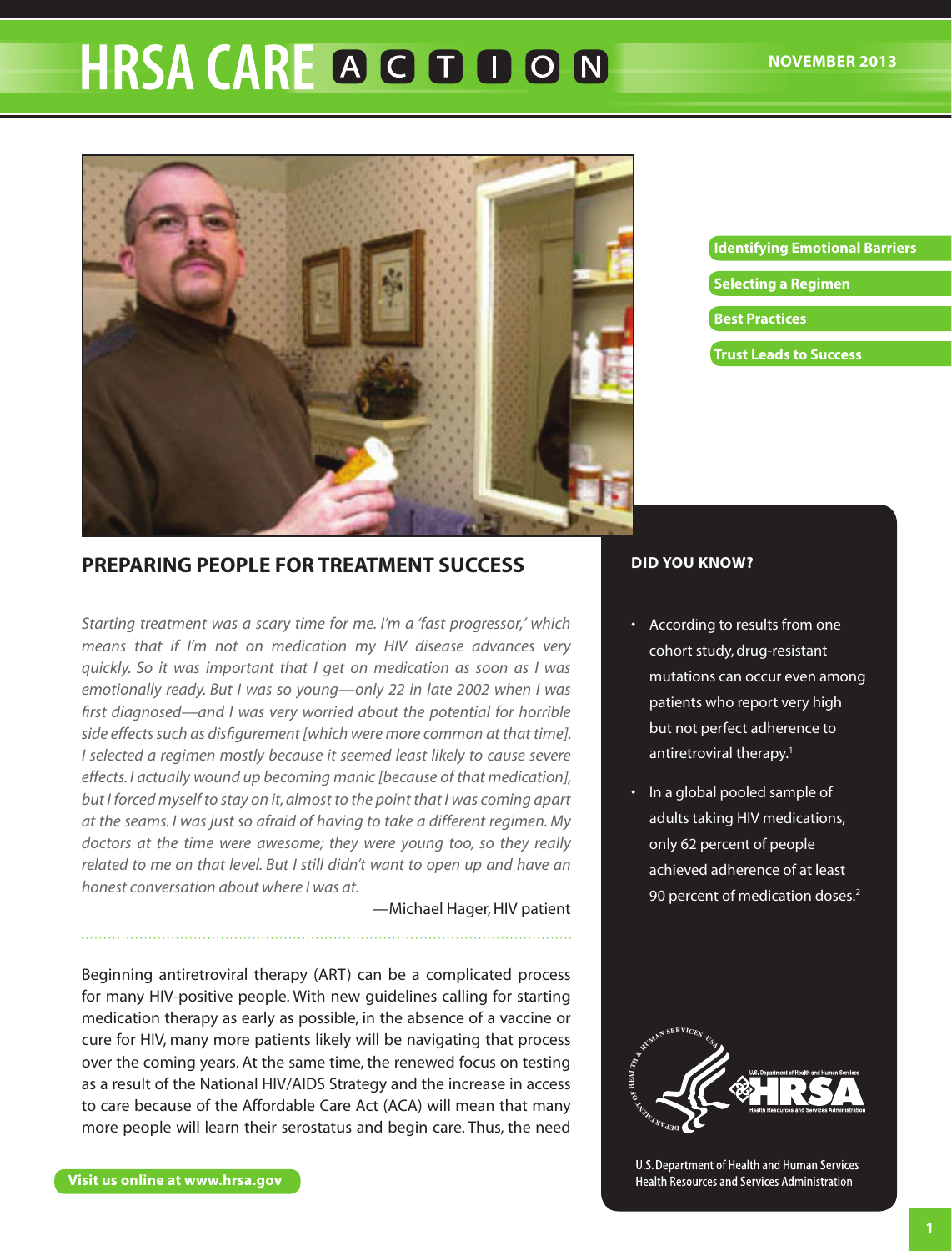The decision to begin taking HIV medications requires careful consideration. While antiretroviral therapy (ART) can improve health outcomes dramatically for HIV-positive people, medication must be taken daily without interruption. People living with HIV/AIDS (PLWHA) who begin ART must understand that if they fail to take their medications on a regular basis for the rest of their lives, they face an increased risk of HIV progression, drug resistance, and infectiousness.

That's why it's so important for HIV care providers to support patients in making what is essentially a lifelong commitment. Whether patients are beginning ART for the first time or restarting treatment after a lapse, providers must thoroughly assess their readiness and involve them in the decisionmaking. What's more, the entire care team must collaborate effectively to identify and overcome any barriers to treatment that patients may be facing.

In this *HRSA CAREAction* newsletter, you'll find strategies and tactics that are helping providers accomplish these tasks for the varied populations they serve. Selecting the right drug regimen for each individual is one of the first steps, and this newsletter identifies factors that go into that decision. It also discusses practical and proven steps that providers can take to improve patients' adherence.

With thorough guidance and support, more patients can achieve a successful treatment outcome, living longer and healthier lives. And that's something we all want!

Laura W. Cheever Associate Administrator for HIV/AIDS, HRSA

#### *HRSA CARE Action*

#### **Publisher**

U.S. Department of Health and Human Services Health Resources and Services Administration, HIV/AIDS Bureau 5600 Fishers Lane, Room 7–05 Rockville, MD 20857 Telephone: 301.443.1993

Prepared for HRSA/HAB by Impact Marketing + Communications

#### **Photographs**

Cover: Man checking medications. Photo used by permission © AP Photo/Michael Dwyer

Copies are available for download at [www.hab.hrsa.gov.](www.hab.hrsa.gov)

This publication lists non-Federal resources to provide additional information to consumers. The views and content in those resources have not been formally approved by the U.S. Department of Health and Human Services (HHS). Listing of the resources is not an endorsement by HHS or its components.

to prepare people for treatment and to provide support for them throughout treatment becomes increasingly urgent.

For many years, people living with HIV/AIDS (PWLHA) typically did not confront the choice to begin ART until their disease had progressed to a later stage, which meant that their immune systems had already been compromised. At that point, the benefits of beginning therapy often clearly outweighed the risk and inconvenience of taking medications. Today, the U.S. Department of Health and Human Services (HHS) guidelines also known as the Public Health Service guidelines—recommend encouraging nearly everyone with HIV to take a combination of three or more medications from two different classes.3

Evidence is mounting that early initiation of treatment can both improve health outcomes for PLWHA and significantly reduce the risk of transmission between serodiscordant couples.4,5 Indeed, results from a randomized clinical trial showed that achieving viral suppression through the early initiation of ART reduces transmission of HIV to an uninfected sex partner by 96 percent.<sup>6</sup>

Although these medications save lives, the decision to begin ART is still one that requires careful consideration. That's because patients must commit to taking a medication regimen daily—for the rest of their lives—without interruptions and despite the potential for side effects.

If patients fail to take their medications on a regular basis, the potential results can be progression of HIV disease, including opportunistic infections, drug resistance, and/or increased infectiousness. It is vitally important, therefore, that providers find ways to help patients make that lifelong commitment. Patients also must understand that the first regimen selected typically offers them the best chance of long-term treatment success and prevention of drug resistance.<sup>3</sup>

To gain that level of commitment, providers must involve patients in decision-making and customize a treatment plan to meet their needs.<sup>7</sup> The process involves identifying any emotional concerns that a patient might have, taking time to establish a trusting relationship, making a thorough assessment of readiness for treatment, selecting the best regimen, and planning for adherence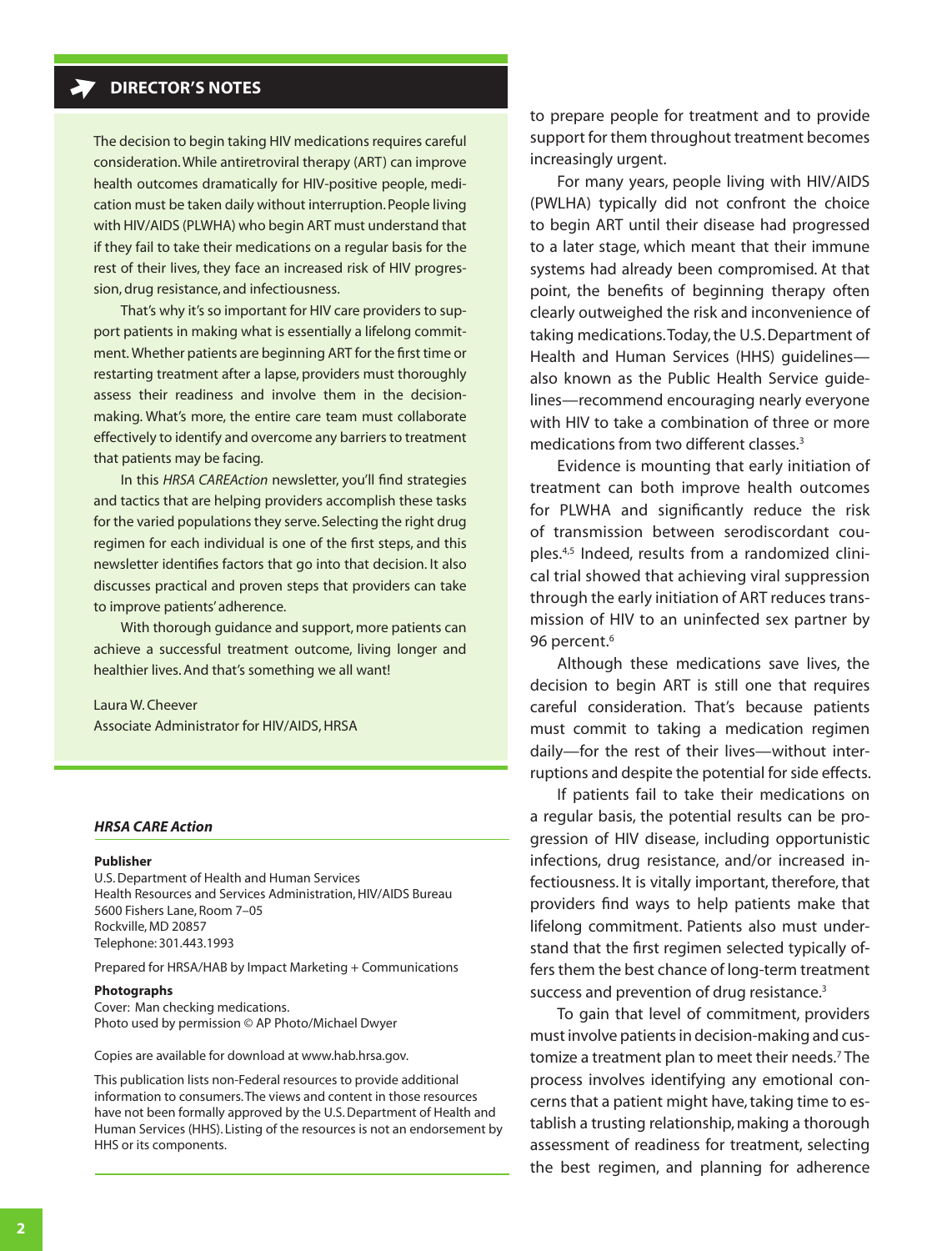<span id="page-2-0"></span>*"The idea of taking medications every day for the rest of your life is just a hard concept to wrap your head around."* 

support. Each step is critically important for maximizing the likelihood of treatment success.

#### **Identifying Emotional Barriers**

As a first step, providers must consider the emotional impact of diagnosis and the beginning of medication therapy. After all, receiving an HIV diagnosis can cause great emotional distress, and patients may not make a decision to begin medication therapy easily. Providers need to enable patients to talk about their feelings and provide them with links to counseling and support groups as needed.

Even patients who have known their serostatus for a while may struggle with conflicting thoughts that can affect their willingness to adhere to a medication regimen. For some patients, taking medications can be a negative daily reminder of their illness. Someone who otherwise feels healthy may simply be reluctant to take medications—especially if those drugs cause side effects.

"The idea of taking medications every day for the rest of your life is just a hard concept to wrap your head around," one HIV-positive person told regulators during a public meeting on HIV treatments held by the U.S. Food and Drug Administration (FDA) on June 14, 2013. "It's impossible to take anything *every* day," agreed Matt Sharp, an independent HIV advocate who attended the meeting and is HIV-positive.

Still others may worry about the long-term impact of taking ART and are distrustful of the medical community. One patient told FDA administrators at the public meeting that the regimens he has been on over the years have caused a few irreversible side effects. "It's maybe the lesser of two evils, but nobody told me about the potential [for side effects] at the beginning," he said.

Of course, fear is a major emotion for many PLWHA, especially those who are newly diagnosed. They also may be in denial about their HIV diagnosis because they have internalized HIV stigma, which may lead to unwillingness to take medications. In addition, if they are not disclosing their status to partners, family members, and others who need to know or who could support their adherence, they may struggle with maintaining privacy while taking daily medications.

"Many of our clients share rooms because of poverty, so they don't have space to hide medications from others," explains Eduardo Antonio, a treatment health educator for the Mission Neighborhood Health Center (MNHC) in San Francisco. MNHC, a Federally Qualified Health Center, has been offering HIV services since 1989 as Clínica Esperanza; and its primary focus is serving HIVpositive individuals in the Latino community.

#### **Time and Trust Are Key**

It's important to engage with patients about their emotions from the very beginning. To establish trust, Dr. James Dwyer, medical director for NorthPoint Medical in Ft. Lauderdale, FL, shares something that a mentor taught him to say long ago. "I tell patients that 'as long as you're a patient of mine, you'll never go through this disease alone.'"

But "establishing a relationship in which patients feel comfortable opening up takes time," says Dr. Ann Khalsa, medical director for the McDowell Healthcare Center in Phoenix, AZ. For many providers, time is in short supply. The McDowell center currently serves about 3,000 HIV/ AIDS patients with 13 full-time staff, including 2 physicians, 2 nurse practitioners, and a few part-time case managers and patient educators. "Right now, we are continuing to add 50 to 75 new patients every month," Dr. Khalsa adds. "We've been swamped."

Despite the high caseload, Dr. Khalsa has remained steadfast in her advocacy for extended appointments of at least 30 minutes for PLWHA. The first visit is especially important, according to HIV advocate and patient Matt Sharp. "In an era where we are trying to get people to start treatment as early as they can, physicians need to carve out that time no matter what," says Sharp.

HRSA recognizes the time pressures that providers are facing. The agency is committed to improving the supply and distribution of health workers to ensure access to needed care. In addition, the ACA established the National Center for Health Workforce Analysis Center [\(http://bhpr.hrsa.gov/healthworkforce/](http://bhpr.hrsa.gov/healthworkforce/)) to provide research and resources that support capacity decisions. Providers also can turn to the April 2010 issue of the HRSA CAREAction newsletter on *Workforce Capacity in HIV* ([http://hab.hrsa.gov/newspublications/careaction](http://hab.hrsa.gov/newspublications/careactionnewsletter/april2010.pdf) [newsletter/april2010.pdf](http://hab.hrsa.gov/newspublications/careactionnewsletter/april2010.pdf)) for additional insight.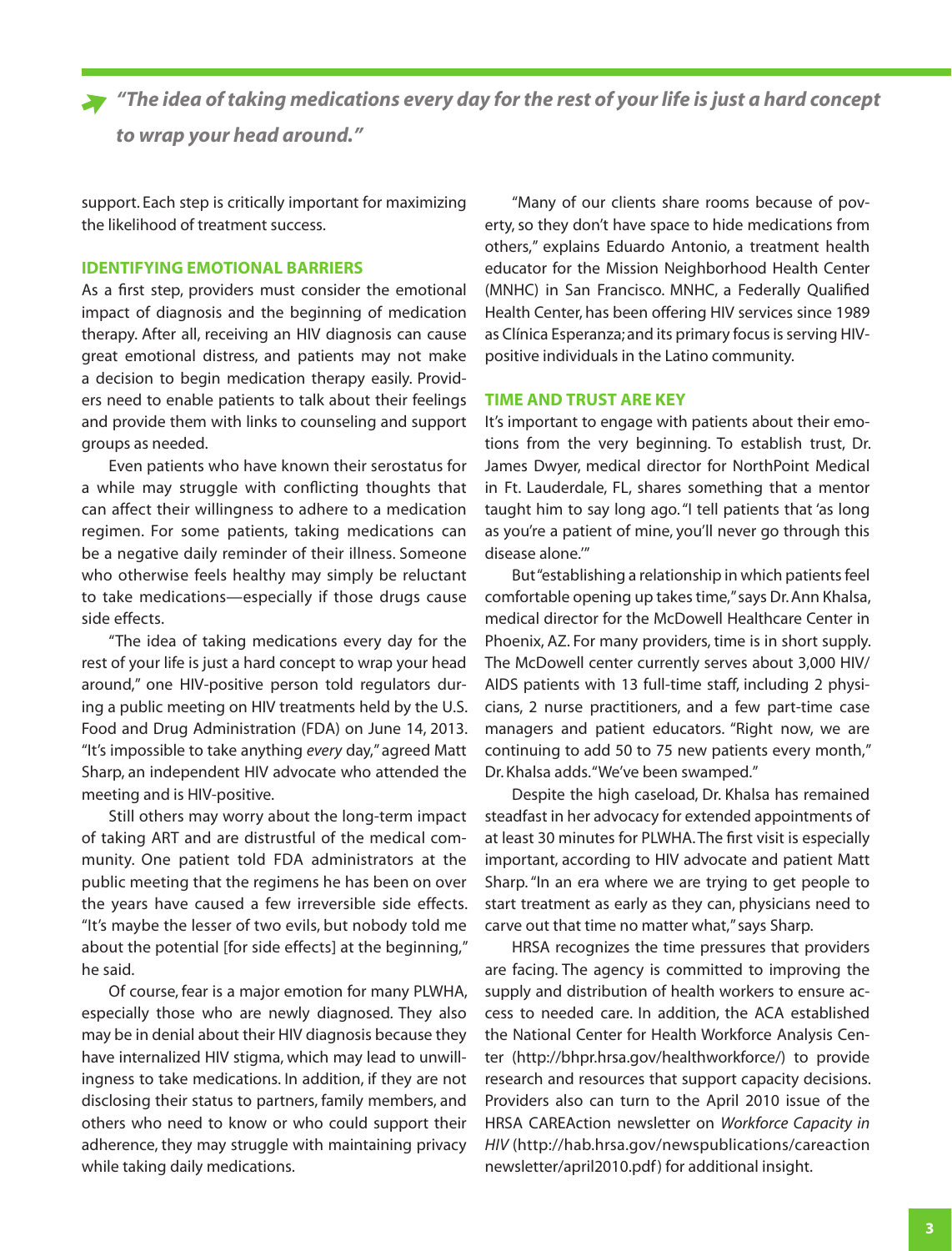#### <span id="page-3-0"></span>**Assessing Readiness**

In addition to helping patients work through emotional issues, providers must assess lifestyle and other factors that can affect patients' readiness for ART.

For example, if a patient has an unpredictable schedule or travels a lot, those factors can affect their ability to take medication consistently. Sharp emphasizes that PLWHA need to find a dosing regimen that fits into their lives. "I am a person who stays up late at night and I work from home," he explains. "So I take my doses at noon and midnight, which is really easy to remember for me."

When patients lack a support system, such as family or a network of friends, it is important for providers to direct those patients to appropriate supportive resources. For example, most of MNHC's clients are Latino immigrants for whom separation from family or lack of cultural support around their sexual orientation or HIV status often results in feelings of isolation. MNHC providers try to alleviate these feelings by building a sense of community within the HIV clinic through mixed-gender support groups and a drop-in arts and crafts group.

Comorbidities, such as depression or other mental illness, as well as active substance abuse, can also affect readiness to begin treatment—as can such problems as homelessness or unstable living conditions. After all, a person who is homeless who has to take medications with food may have trouble obtaining regular meals, and a person suffering from depression or a substance abuse disorder may have trouble following a consistent medication regimen. Treatment for behavioral health problems such as depression and substance abuse can remove these barriers to care.

Low health literacy and language barriers also can limit a patient's understanding about the importance of adherence. Taking time to assess these issues can alert providers to the need for extra education or translation services.

Finally, identifying patients' financial circumstances can help determine whether they need help paying for treatment and ensuring a steady supply of medication. "Financial access is a big barrier for many people," says Dr. Joanna Eveland, medical director of HIV services at MNHC. "They frequently don't seek treatment because they just assume that they won't be able to afford it."

#### *Screening Protocols and Tools*

Benefits counselors and patient educators are often tasked with assessing factors, such as literacy levels,

language barriers, and financial needs. Case managers and behavioral counselors frequently perform a thorough psychosocial needs assessment in preparation for the initial visit with a clinician.

Many providers use written questionnaires to assess relevant lifestyle factors, providing assistance to overcome language and literacy barriers as needed. MNHC uses a patient acuity scale that was originally developed by Whitman-Walker Health in the District of Columbia. "We individualized it for our population," explains Dr. Eveland. The scale requires team members to give patients a numeric value for 19 areas of psychosocial functioning. Based on the results, patients are assigned to a care level that ranges from adherence support to intensive management.

Still, there is no substitute for providers' experience. "All of our providers [at McDowell] have been seeing HIV/ AIDS patients for more than 20 years," says Dr. Khalsa. "When patients come in for a provider visit, we are all focused on assessing their readiness."

#### **Selecting a Regimen**

HIV treatments have come such a long way that selecting a drug regimen is less about overall efficacy than about finding the best option for each individual. That's why it's so important for providers to work together with patients to identify what may work best for them. Factors to consider include the following:

- **Side effects.** For patients, a common barrier to  $\blacktriangleright$ optimal adherence is the willingness and ability to tolerate side effects. Providers can discuss coping strategies in advance, and they can direct patients to community pharmacists for valuable advice on coping with minor side effects. Pharmacist Kirsten Balano is an assistant professor of pharmacy at University of California, San Francisco (UCSF), a staff member at Vista Family Health Center in Santa Rosa, and a clinical faculty member of the San Francisco Area AIDS Education and Training Center. She says that pharmacists can recommend various over-thecounter (OTC), herbal, or even nutritional remedies that may be helpful for coping with minor side effects; they'll also recognize when a side effect is serious enough to require a physician's attention.
- $\blacktriangleright$ **Dosing schedules and pill counts.** Common sense suggests that people will adhere better to less complicated regimens, and research generally confirms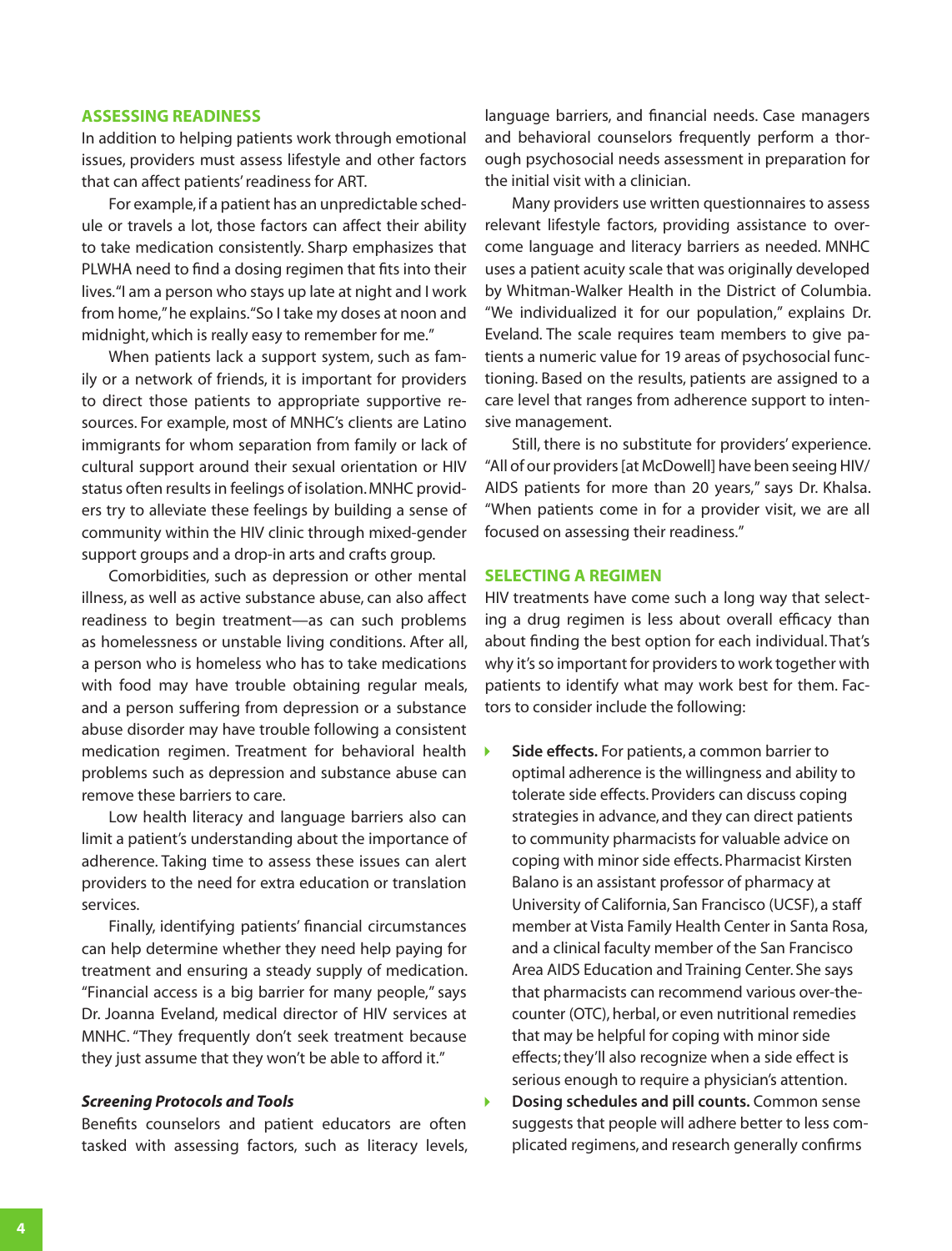<span id="page-4-0"></span>this assumption. For example, some studies have compared identical ART components given once or twice daily and found that once-daily doses result in both improved adherence and "non-inferior" viral suppression rates.<sup>8,9</sup> The number of pills is important, too. Among regimens of equal efficacy and safety, fixed-dose combinations (in which multiple drugs are combined into a single pill) are associated with higher patient satisfaction and thus better adherence.<sup>10,11</sup>

- **Adverse reactions and interactions.** Providers should assess the need for treatment of any comorbidities and the potential for drug/drug interactions. They will also need to identify any OTC, herbal, or vitamin supplements patients may be taking to identify the potential for adverse reactions and interactions.
- **Pregnancy.** If patients are pregnant or planning to become pregnant, they will still need to take HIV medications. 12 Providers will need to review or reassess medical status, however, to select the regimen best-suited for each individual's needs. Factors that providers will need to consider include the potential for different regimens to prevent mother-to-child transmission, changes in how the body absorbs medications during pregnancy, and the potential for some HIV medications to cause birth defects or other harm to the baby.<sup>12</sup> For more information, see the HHS perinatal guidelines avail-

able at [http://aidsinfo.nih.gov/guidelines/html/3/](http://aidsinfo.nih.gov/guidelines/html/3/perinatal-guidelines/0) [perinatal-guidelines/0](http://aidsinfo.nih.gov/guidelines/html/3/perinatal-guidelines/0) and the fact sheet "Anti-HIV Medications for Use in Pregnancy," available at [http://aidsinfo.nih.gov/contentfiles/Drug](http://aidsinfo.nih.gov/contentfiles/DrugRegimensPregnantWomen_FS_en.pdf) [RegimensPregnantWomen\\_FS\\_en.pdf](http://aidsinfo.nih.gov/contentfiles/DrugRegimensPregnantWomen_FS_en.pdf).

 $\blacktriangleright$ **Other situations.** Poor oral health and nutrition can also affect a patient's ability to swallow or absorb medications. Even the patient's age or life skills may play a role. For example, one MNHC patient had never learned to swallow pills, so the care team spent a considerable amount of time developing a combination of liquids and the smallest pills available.

#### **Best Practices in Adherence Support**

The first step in providing adherence support is empowering patients. "You [as a provider] are here to support them and provide information, but they are free to make the decisions that they deem best," explains Dr. Dwyer.

In fact, the more providers can actively engage PLWHA in their own treatment decisions, the higher the chances of success. Key characteristics of "patientcentered care" are that patients are in charge of their care and that clinicians and patients work together to adhere to patients' treatment choices. In one example of a patient-centered adherence protocol, the treatment process is managed through oral and written agreements (available at [https://careacttarget.org/sites/default/files/](https://careacttarget.org/sites/default/files/file-upload/resources/01-Adherence-Protocol.pdf) [file-upload/resources/01-Adherence-Protocol.pdf](https://careacttarget.org/sites/default/files/file-upload/resources/01-Adherence-Protocol.pdf)).

## **Strategies for Improving Adherence to Antiretroviral Therapy**

- ▶ Use a multidisciplinary approach.
- $\blacktriangleright$  Establish a trusting relationship with the patient.
- Assess readiness to start antiretroviral therapy (ART).
- Involve the patient in selecting a medication regimen.
- $\blacktriangleright$  Identify potential barriers to adherence prior to starting ART.
- Provide resources (e.g., mental health and substance abuse treatment referrals and assistance in obtaining prescription drug coverage) as needed.
- Assess the potential for and prepare to treat adverse effects.
- Assess adherence at every clinic visit.
- Use educational aids, including pictures, pill boxes, and calendars.
- $\blacktriangleright$  Identify the type of nonadherence and the reasons for nonadherence.
- Simplify regimens if possible.
- **Implement automated refills.**
- Send reminders through calls or text messages.

Adapted from U.S. Department of Health and Human Services. *Guidelines for the Use of Antiretroviral Agents in HIV-1-Infected Adults and Adolescents;* Table 12. February 2013.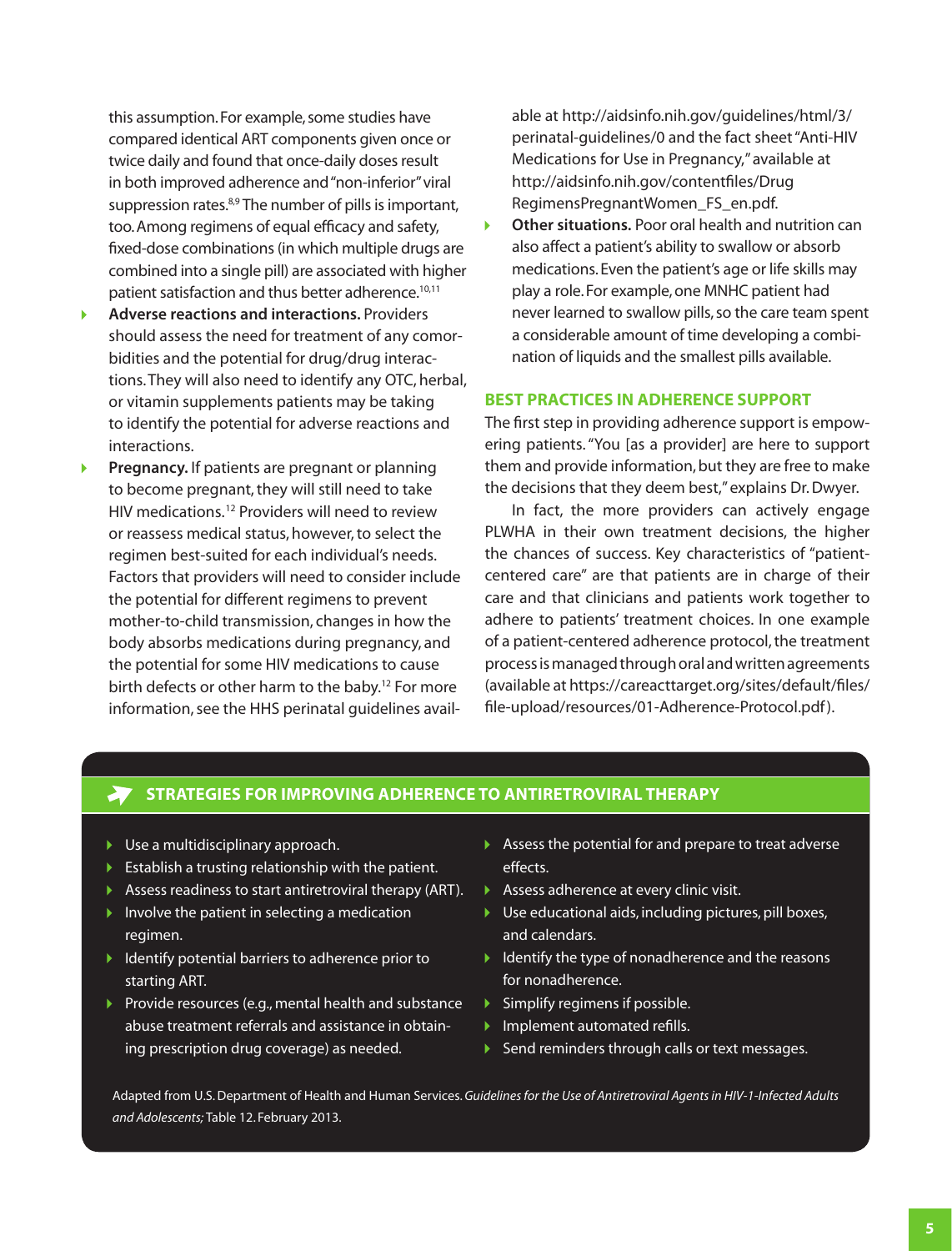Providers can also take many practical steps to improve patients' adherence success rates. Some of those tactics are discussed in the sidebar, **[Strategies for Im](#page-4-0)[proving Adherence to Antiretroviral Therapy,](#page-4-0)** on page 5.

#### *Basic Tools and Tactics*

Providers today are employing all kinds of hands-on tools—including prepackaged pill organizers, pill boxes, keyring pill containers, timers, and medication planners/ calendars—to help patients remember to take their medications. Even stickers that indicate the number of pills to take or when to take them (e.g., using pictures of the sun and moon to indicate morning and evening dosages) are useful for helping patients overcome language or literacy barriers.

The bottom line is that these basic tools and strategies work for many kinds of patients. One study showed that the use of pill boxes was associated with increased adherence and viral suppression among both general and homeless populations.<sup>13</sup>

The use of electronic tools, such as text messages, smartphone applications, and patient Web portals, also

results in significant adherence benefits.<sup>14</sup> (See sidebar, **Electronic Support: 'There's An App for That'.**)

#### *Working With Pharmacists*

Pharmacists can play an important role in improving adherence. As discussed previously, they can provide guidance to patients regarding managing minor side effects. Pharmacists also can alert physicians if prescriptions remain unfilled.

In addition, onsite pharmacists can assist with regimen selection. They often provide guidance as to what regimens might be most efficacious and durable for a patient given his or her lifestyle, and what regimens might provide protection from adverse drug interactions and drug resistance.

Many pharmacists can provide assistance to providers by conducting medication therapy reviews, which involve analyzing all current medications that patients are taking.<sup>16</sup> Such a comprehensive evaluation can be invaluable by helping to identify potentially harmful interactions between HIV medications and other prescription drugs or OTC supplements.

# **Electronic Support: 'There's An App for That'**

Electronic tools that support adherence are fast becoming "go to" resources for providers and patients. From text messages to smartphone applications, new tools are being developed to remind patients to take medications and track adherence results.

The U.S. Centers for Disease Control and Prevention (CDC) will soon be releasing a new mobile application to support adherence to HIV medications. In addition to providing dose and refill reminders, the new app, called "Every Dose Every Day," will also track medical visits and lab results. Some additional features will include enabling users to designate a "buddy," so a message can be sent if a user misses a dose, and providing a "Tip for the Day." The app will also allow users to enter information about other non-HIV health care providers, as well as any non-HIV medications or supplements they may be taking. And it will allow users to upload a photo of something or someone that inspires them to maintain adherence.

All information will be completely private, residing solely on the user's phone. The free app will be available for both Google Android and Apple iOS platforms and can be downloaded at the Google Play or iTunes stores or through the EffectiveInterventions.org Web site.

Many other free or low-cost adherence applications, that help patients adhere to HIV and other medications, are available. A list of 11 free applications was published in the June 2013 issue of *Pharmacy Today* at [www.](www.pharmacist.com/pharmacy-today-archives-2013) [pharmacist.com/pharmacy-today-archives-2013.](www.pharmacist.com/pharmacy-today-archives-2013)15

The number of people in the United States with access to smartphones is increasing dramatically each year. It makes sense to identify ways for patients to use these tools to improve adherence to treatment.

**Note:** References to specific smartphone applications are provided as examples and do not denote endorsement by the Federal government.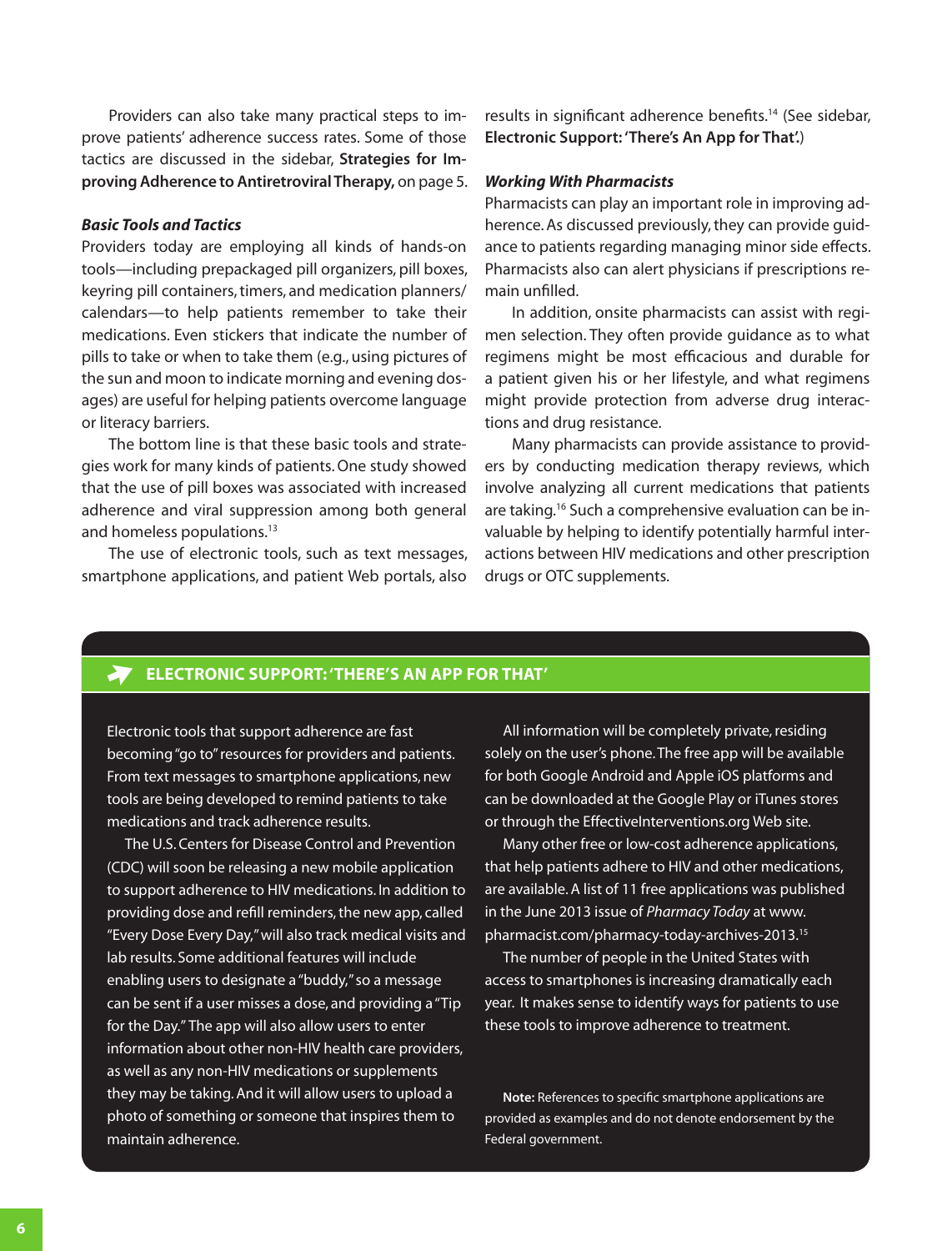*Studies show that patient education and counseling are generally effective* 

*at improving adherence.*

According to UCSF's Balano, three common problem areas are heartburn medications, the supplement St.John's wort, and certain prescription cholesterol medications. Balano says that the least expensive statin medications, which most insurance companies prefer, can be contraindicated when a patient is taking HIV medications. "A provider might write a prescription for the preferred statin for someone on an HIV regimen, but the claim might get denied in the pharmacy," she explains.

Finally, community pharmacists frequently have considerable experience working with insurance companies and other payers to ensure consistent access to various therapies. "Although they don't always get paid to provide this kind of support, pharmacists often help with complex billing and access issues," says Balano.

#### *Health Education and Peer Support Interventions*

Studies show that patient education and counseling are generally effective at improving adherence.<sup>17</sup> Thus, many providers offer these services in-house or provide links to community services as a best practice.

At MNHC, a meeting with the health educator is part of the intake protocol for every new patient. "Part of what I do at the beginning is talk about the progression of HIV," says patient educator Antonio of MNHC. "I use visual materials to show patients how HIV reproduces in the cells, so by the time they see the doctor, they already understand what their labs mean and are getting ready to think about medication."

At McDowell, new patients always visit with a behavioral counselor who performs a thorough needs assessment before the first physician appointment. "If someone needs followup, we'll either get them back in for behavioral counseling or with the registered nurse for adherence monitoring," says Dr. Khalsa.

At the heart of patient education and counseling is communicating a defined message about why it's so important to take the medications. "What worked for me," says Sharp, "was my clear understanding that you had to take to the medications to keep the virus under control . . . period. It's so important for providers to communicate a simple, definite message about that."

Peers may be in the best position to reinforce that kind of messaging. Dr. Dwyer of NorthPoint Medical says that hearing from other patients who have been

successful at medication therapy can be a powerful tool. "When patients speak with peers, they learn that they are not alone. Their life circumstances may be different and how they acquired HIV may be different, but everyone has this commonality," he explains.

Meeting and interacting with other PWLHA who are leading healthy, productive lives also increases selfefficacy. The idea is that peers can motivate attitudinal and behavioral change.<sup>18</sup> That's because when people believe that they can change their behaviors, they are more likely to do so; successful peers are uniquely qualified to provide that kind of positive example.<sup>19</sup>

#### *Case Management to Facilitate Adherence*

The reality is that when patients are struggling with psychosocial barriers—such as lack of stable housing and transportation, substance abuse and mental health disorders, and food insecurity—education, counseling, or peer support may not be enough to maintain adherence to a medication regimen. Providing referrals to appropriate support services through case management is therefore vitally important.

One observational study in the United States showed that case management to address food insecurity, housing, and transportation needs was associated with improved adherence and CD4+ cell counts in marginally housed populations.<sup>20</sup> Another study showed that intensive case management for adolescents and young adults—focused on increasing feelings of personal empowerment and improving support networks—was highly effective at improving appointment adherence.<sup>21</sup>

In addition, anecdotal evidence supports the idea that offering in-house case management services is ideal. "We found that it was a significant barrier to refer people out to other agencies. Onsite and close communication with case managers has made a big difference," says Dr. Eveland of MNHC.

#### *Service-Delivery Interventions*

Key populations often require a high degree of servicedelivery intervention. Many providers stress that the most successful interventions are tailored to individual needs.

"It's about working together with the client to see what they need," says Antonio. "I will keep medications for them. I will call them if needed. I will set up an alarm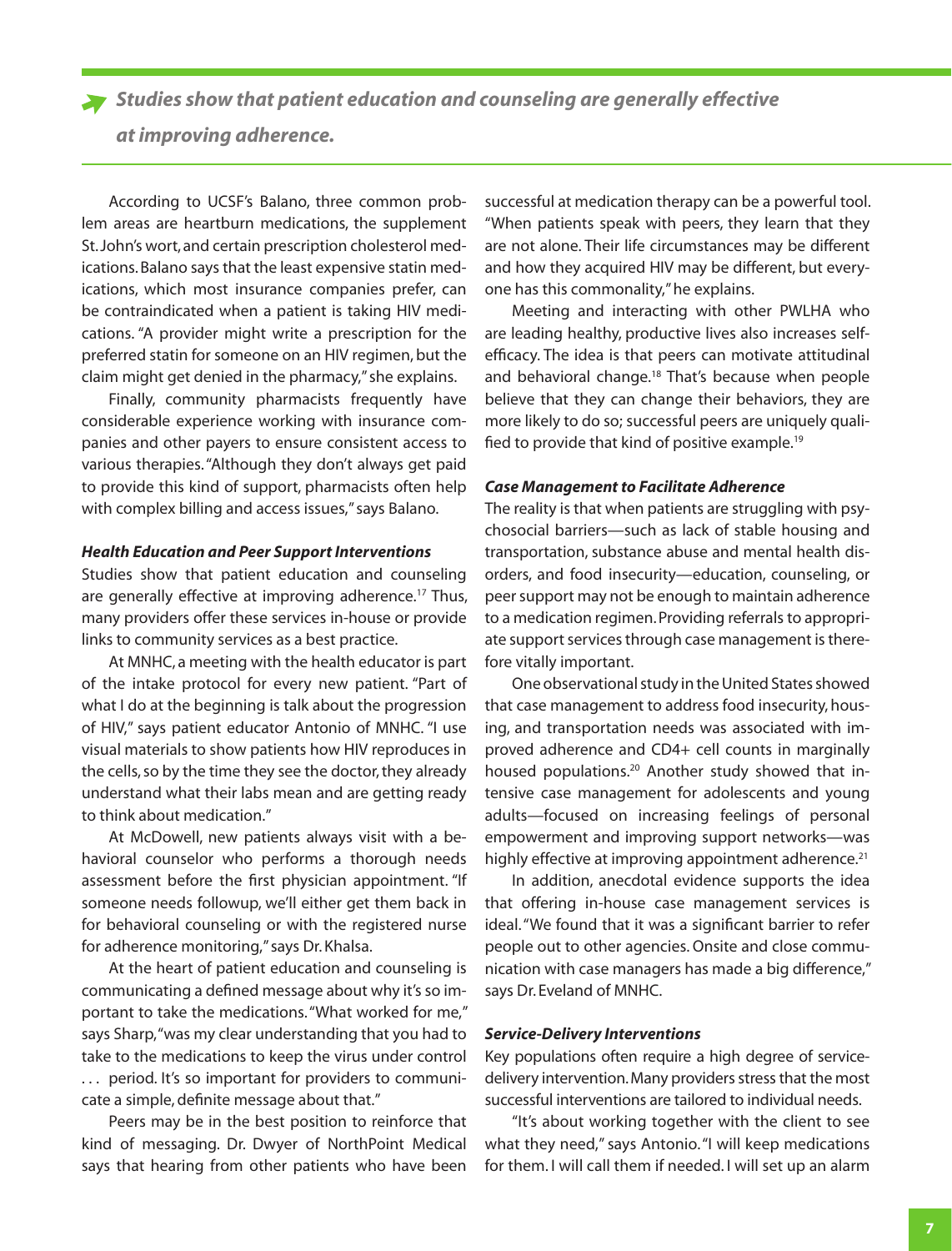#### <span id="page-7-0"></span>**ONLINE RESOURCES**

#### *Connecting to Care: Addressing Unmet Need in HIV, Adherence Protocol*

https://careacttarget.org/library/adherence-protocol

*Guide for HIV/AIDS Clinical Care, Adherence*  http://aidsetc.org/aidsetc?page=cg-406\_adherence

#### *Guidelines for the Use of Antiretroviral Agents in HIV–1 infected Adults and Adolescents*

http://aidsinfo.nih.gov/guidelines/html/1/adult-andadolescent-arv-guidelines/0

**Prevention With Persons (PWP) With HIV, Initiation of and Adherence to Treatment as Prevention** http://cdc.gov/hiv/prevention/programs/pwp/art.html

for them on their phone or enroll them in a free program that sends automatic text messages . . . whatever they need."

Antonio is even prepared, if necessary, to handdeliver medication for homeless or homebound patients. One homeless patient has been virally suppressed for a year because Antonio secured the man's permission in advance to find him and bring his medicine to him if he misses an appointment. Similar interventions have been effective with MNHC's patients who are active substance users.

#### *Enrollment Assistance*

The inability to access a steady, affordable supply of medication presents a large adherence barrier for many patients. For this reason, HIV care providers frequently offer enrollment assistance for insurance benefits or financial support programs such as the AIDS Drug Assistance Program (ADAP).

According to Patrick Byers, a medication assistance program coordinator in Louisiana, many people do not even realize that financial support is available. "They will go to the pharmacy and then come to me and say, 'I just tried to get this filled and it was \$1,800,'" he explains. "They don't know that we can help them find other avenues to get their medicines—and get them at a cheaper price or free if we can."

For patients who are not eligible for financial support or who end up on an ADAP waiting list, most HIV pharmaceutical companies will provide immediate vouchers or application-based patient assistance. In 2012, to simplify the process of accessing antiretroviral medications, HHS—in collaboration with seven pharmaceutical companies, the National Alliance of State and Territorial AIDS Directors, and various community stakeholders—developed a common application for pharmaceutical company assistance programs. For more information, please go to [http://www.hab.hrsa.gov/](http://www.hab.hrsa.gov/patientassistance/index.html) [patientassistance/index.html](http://www.hab.hrsa.gov/patientassistance/index.html).

Patients often require help, however, in obtaining and maintaining pharmacy benefits. Providing documentation and renewing their enrollment is a challenge for many patients—particularly those with addiction, language barriers, and mental illness, or those who are marginally housed. This is where Byers and other Ryan White providers like him frequently step in and provide necessary support.

#### **Trust Leads to Success**

Preparing people for treatment starts with building a trusting relationship. Providers need to put aside their own assumptions and biases, and work with each person wherever he or she is. Patients, for their part, need to give doctors the benefit of the doubt and be active participants in their care.

"Patients need to know that you are going to be there for them, but that you're not going to take away their decisionmaking ability or their individuality," says Dr. Dwyer. "If you can do that and earn their trust, you're golden."